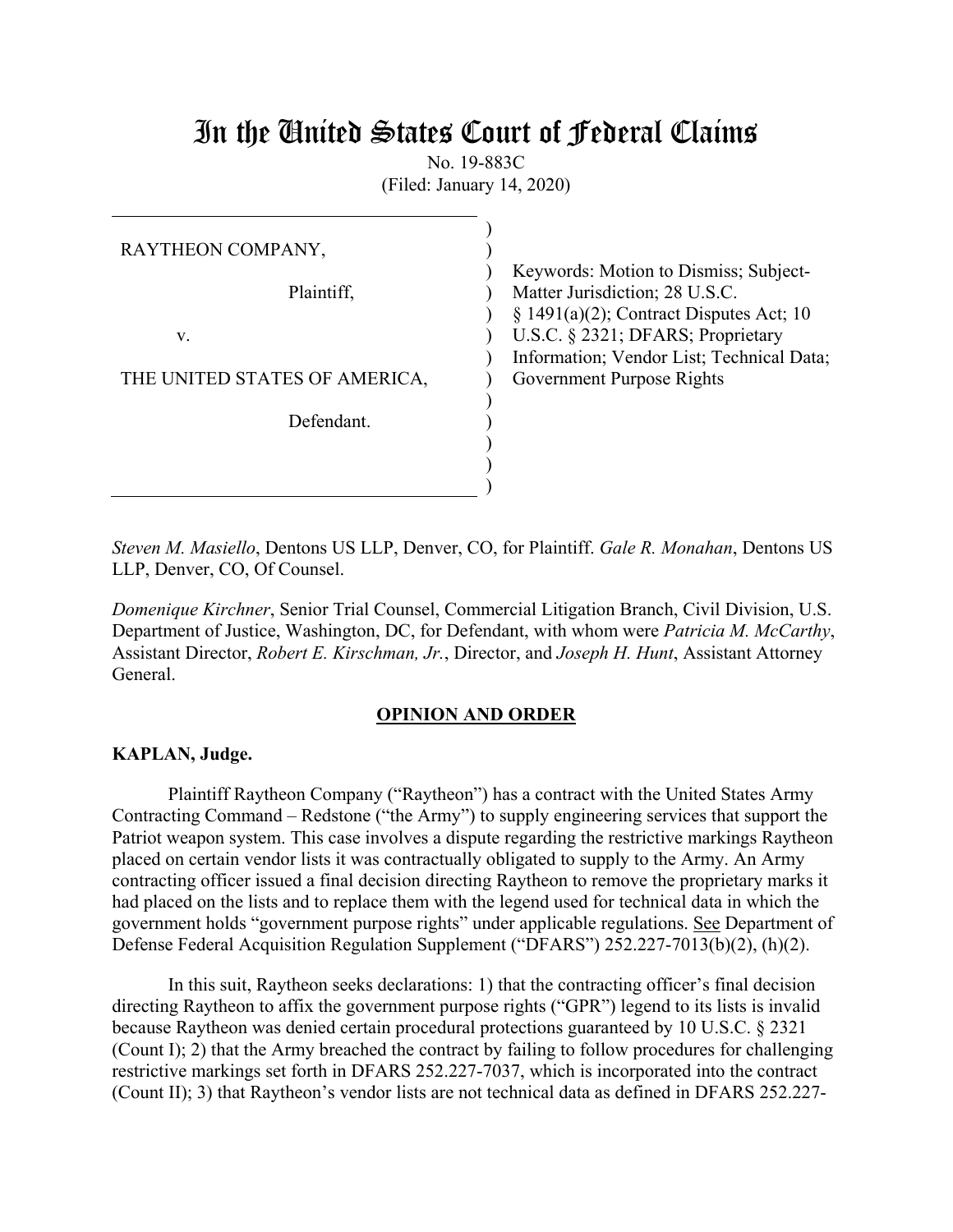$7013(a)(15)$  (Count III); 4) that the Army breached the contract by treating the vendor lists as technical data (Count IV); and 5) that even if the vendor lists are properly classified as technical data, the Army is entitled to only "limited rights" to the lists, rather than "government purpose rights" (Count V). See Compl. at 16–23, ECF No. 1.

The case is currently before the Court on the government's motion to dismiss Count I of the complaint for lack of subject-matter jurisdiction under Rule 12(b)(1) of the Rules of the Court of Federal Claims ("RCFC") or, alternatively, for failure to state a claim under RCFC 12(b)(6). In addition, the government notes its objections to passages in Raytheon's complaint which request that the Court declare the contracting officer's final decision "invalid" or "void." For the reasons set forth below, the government's motion is **DENIED**.

## **BACKGROUND**

#### **I. Legal Framework**

Pursuant to 10 U.S.C.  $\S 2320(a)(1)$ , the Secretary of Defense is directed to "prescribe" regulations to define the legitimate interest of the United States and of a contractor or subcontractor in technical data pertaining to an item or process."<sup>[1](#page-1-0)</sup> Under  $\S$  2320, and its implementing regulations, where an item or process is developed exclusively with federal funds, the United States is given "the unlimited right to [] use technical data pertaining to the item or process [or] release or disclose the technical data to persons outside the government or permit the use of the technical data by such persons." 10 U.S.C. § 2320(a)(2)(A). On the other hand, "in the case of an item or process that is developed by a contractor or subcontractor exclusively at private expense," the statute and regulations provide that "the contractor or subcontractor may restrict the right of the United States to release or disclose technical data pertaining to the item or process to persons outside the government, or permit the use of the technical data by such persons." Id. § 2320(a)(2)(B). Finally, where the item or process is developed in part with federal funds and in part at private expense:

[T]he respective rights of the United States and of the contractor or subcontractor in technical data . . . shall be established as early in the acquisition process as practicable (preferably during contract negotiations) and shall be based on negotiations between the United States and the contractor, except in any case in which the Secretary of Defense determines, on the basis of criteria established in the regulations, that negotiations would not be practicable.

# Id.  $\S$  2320(a)(2)(E).

 $\overline{a}$ 

The other statutory provision relevant to this litigation, and upon which Count I is predicated, is 10 U.S.C. § 2321. It establishes procedures for validating proprietary data

<span id="page-1-0"></span><sup>&</sup>lt;sup>1</sup> "Technical data" is defined by regulation as "recorded information, regardless of the form or method of the recording, of a scientific or technical nature (including computer software documentation)." DFARS 252.227-7013(a)(15). "The term does not include . . . data incidental to contract administration, such as financial and/or management information." Id.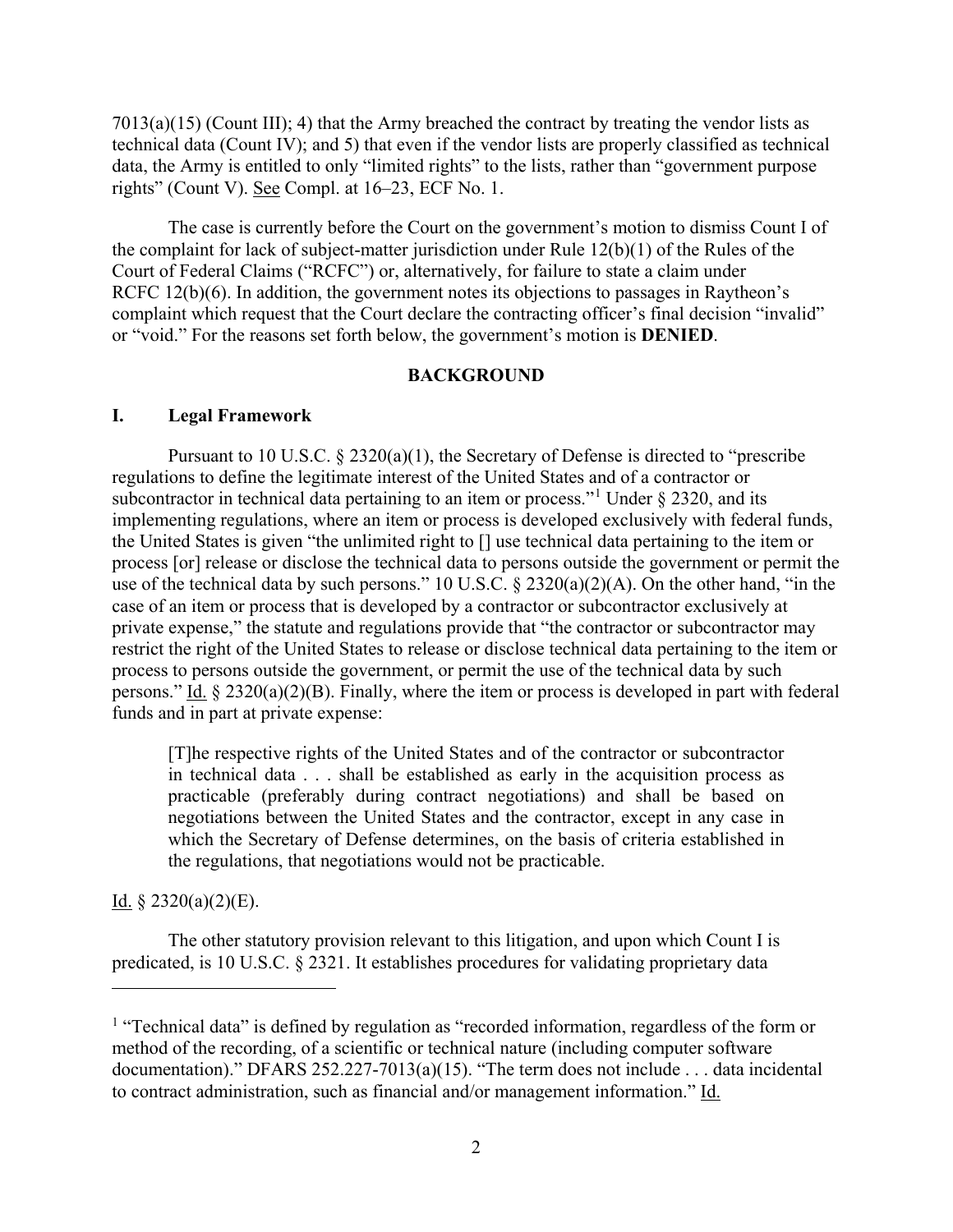restrictions for "any contract for supplies or services entered into by the Department of Defense that includes provisions for the delivery of technical data." See 10 U.S.C. § 2321(a). Section 2321 directs that contracts must include a provision stating that a contractor shall be prepared to furnish to the contracting officer a written justification for any "use or release restriction" on technical data asserted by the contractor or subcontractor. Id. § 2321(b). It further provides that the Secretary of Defense may challenge such restrictions if he finds that "reasonable grounds exist to question the current validity of the asserted restriction; and [] the continued adherence by the United States to the asserted restriction would make it impracticable to procure the item to which the technical data pertain competitively at a later time." Id.  $\S 2321(d)(1)$ .

Under the statute, the Secretary must provide written notice which "state[s] the specific grounds for challenging the asserted restriction." Id.  $\S 2321(d)(3)(A)$ . A contractor is given sixty days to justify the "validity of the asserted restriction." Id.  $\S 2321(d)(3)(B)$ . Thereafter, "the contracting officer shall, within 60 days of receipt of any justification submitted, issue a decision or notify the party asserting the restriction of the time within which a decision will be issued." Id.  $\S 2321(g)(2)$ . These procedures for challenging the restrictive markings a contractor affixes to technical data are mirrored in the procedures set forth at DFARS  $252.227 - 7037(d) - (g)$ .

# **II. Background of Plaintiff's Claims[2](#page-2-0)**

 $\overline{a}$ 

The Army and Raytheon are currently parties to a follow-on contract to provide engineering services in support of the Patriot weapons system (Contract No. W31P4Q-14-C-0097). That contract was awarded to Raytheon on August 15, 2014. Compl. ¶ 23. Like the initial engineering services contract (Contract No. W31P4Q-09-C-0057) and consistent with DI-MGMT-80894A, the follow-on contract requires Raytheon to submit to the Army a listing of all the sources it used to procure subcontracted items in support of the Patriot Missile system "as a means for the Government to track parts selection, supplier qualifications, and identification of parts." Id. ¶¶ 4, 22, 85.

Raytheon submitted vendor lists to the Army under the initial contract on July 16, 2013 and July 17, 2014 and under the follow-on contract on February 20, 2015. Id. 1 36, 38. Each of these lists contained proprietary markings and export control warnings. Id. The February 20, 2015 vendor list, for example, bore the following legend:

Distribution Statement E: Distribution authorized to DoD Components only, Proprietary Information, 01/07/2015. Other requests shall be referred to [sic] Project Manager, PEO Missiles and Space, ATTN: SFAE-MSLS-LT-PC, Bldg 5250, Martin Road, Redstone Arsenal, AL 35898-8000.

WARNING – This document contains technical data whose export is restricted by the Arms Export Control Act (Title 22, U.S.C. Sec 2751, et seq) or the Export Administration Act of 1979, as amended, Title 50, U.S.C., App. 2401 et seq.

<span id="page-2-0"></span> $2$  The facts set forth below are drawn from the complaint and are presumed to be true for purposes of the government's motion to dismiss.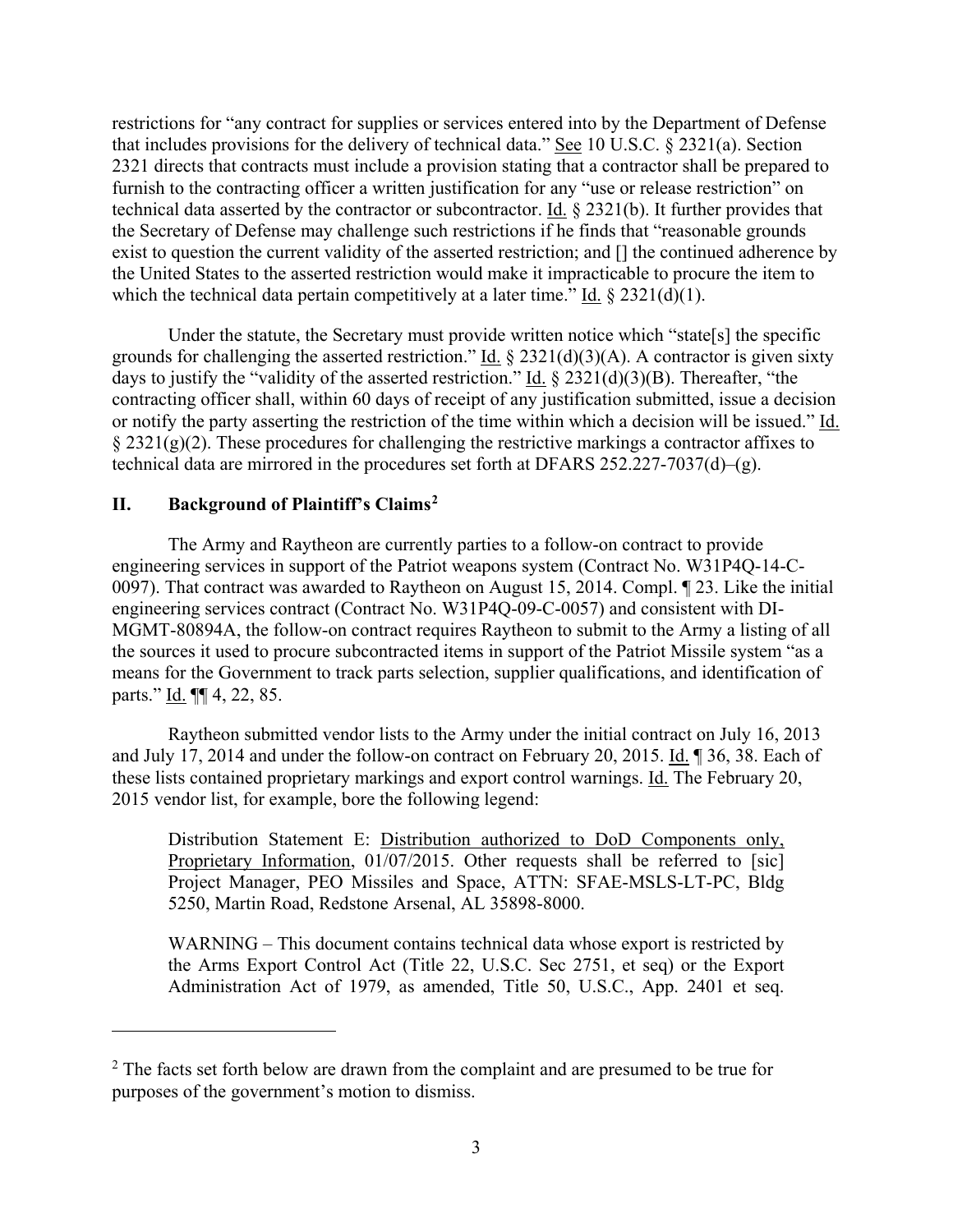Violations of these export laws are subject to severe criminal penalties. Disseminate in accordance with provisions of DoD Directive 5230.25.

#### Id.  $\P$  38.

Raytheon submitted another vendor list on June 9, 2015. Id. ¶ 40. This list contained the same legend as the February list. Id. Notwithstanding that it had previously raised no objection to the legend, the Army challenged its validity in a July 13, 2015 letter to Raytheon. Id. ¶¶ 40–41. Raytheon responded by letter of August 20, 2015. Id. ¶ 42. It asserted that the vendor lists were "management" data under DI-MGMT-80894A, and not "technical" data as defined by DFARS 252.227-7013, and that it intended to modify the legends it placed on its vendor lists to reflect that view. Id.

Raytheon effected its stated intent when submitting vendor lists in August and November of 2016. It deleted the Distribution Statement E legend and the export control warnings placed on previous lists and substituted the following:

#### RAYTHEON COMPANY PROPRIETARY DATA

Information contained herein is proprietary to Raytheon Company, is submitted in confidence, and is privileged and exempt from disclosure by the U.S. Government under paragraph (b) of the Freedom of Information Act (5 USC 552) and subject to 18 USC 1905.

## Id.

On September 20, 2016, the Army challenged Raytheon's use of this legend on the grounds that the information contained in the lists was technical, not management data. Id. 144. The Army explained that Raytheon had included the same information on various drawings without restriction, and that Government employees needed the information contained in the vendor lists to fulfill other government contracts. Id. The Army instructed Raytheon to remove the proprietary data legend within sixty days and resubmit the list. Id. In a November 9, 2016 letter, Raytheon declined to comply with this directive on the grounds that "it was under no obligation to diminish its competitive advantage by making its Vendor Lists available to its competitors." Id. ¶ 45.

On March 2, 2017, the Army again objected to the markings on Raytheon's vendor list and instructed Raytheon to remove them. Id. ¶ 46. The Army warned that if Raytheon did not comply, it would remove the legends at Raytheon's expense, reject future submissions, and withhold 10% of the total contract price until Raytheon submitted vendor lists with the proper markings. Id.

More than a year later, on June 21, 2018, the contracting officer ("CO") issued a contracting officer's final decision regarding Raytheon's November 9, 2016 justification of its proprietary legend. Id. ¶ 47. In her decision, the CO asserted that Raytheon's vendor lists qualified as technical data. Id. She explained that the vendor list contained a list of technical parts, part numbers, and sources and were "used in conjunction with other technical data (such as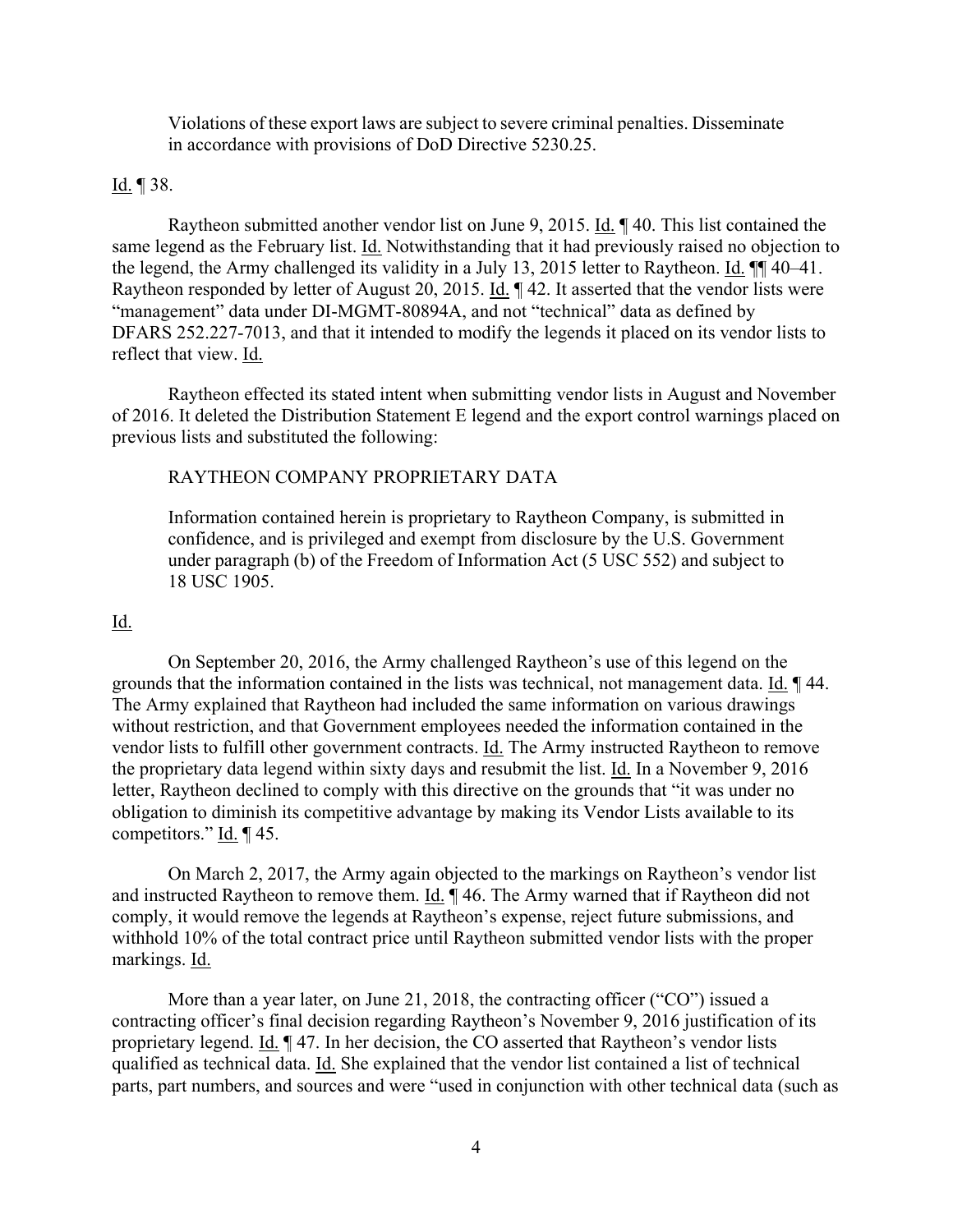technical drawings) to maintain essential Army systems and databases." Def.'s Mot. to Dismiss Parts of the Compl. App. at 4, ECF No. 8-1.

In addition to instructing Raytheon to remove the nonconforming markings, the CO also directed that within ninety days Raytheon must replace its proprietary legend with the GPR legend that is set forth at DFARS 252.227-7013(f)(2). Id. at 6. The CO also warned that she would disapprove all future submissions that did not bear the GPR legend and that she reserved the right to withhold 10% of the total contract price until Raytheon came into compliance. Id.

# **III. The Present Action**

Raytheon filed the present complaint in this court on June 17, 2019. ECF No. 1. As noted above, Raytheon requests that the Court issue declaratory judgments regarding the Army's compliance with the procedural rights specified in 10 U.S.C. § 2321 and with various contractual provisions that incorporate by reference the relevant regulations at DFARS 252.227-7013, 7037.

On September 16, 2019, the government moved to dismiss Raytheon's claim regarding violations of 10 U.S.C. § 2321 (Count I) for lack of subject-matter jurisdiction or, alternatively, for failure to state a claim. See generally Def.'s Mot. to Dismiss Parts of the Compl. ("Def.'s Mot."), ECF No. 8. Raytheon filed its response to the government's motion on October 14, 2019, to which the government replied on October 22, 2019. ECF Nos. 9, 10. Thereafter, the Court issued an order directing the parties to submit supplemental briefs addressing the application of the decision of the United States Court of Appeals for the Federal Circuit in Todd Construction, L.P. v. United States, 656 F.3d 1306 (Fed. Cir. 2011). ECF No. 14. The parties timely submitted their supplemental briefs on December 6, 2019 and oral argument was held on December 18, 2019. ECF Nos. 17, 18, 21

#### **DISCUSSION**

As noted, the government has moved to dismiss Count I of the complaint under RCFC 12(b)(1) for lack of subject-matter jurisdiction. According to the government, the Court lacks jurisdiction over this claim because under the Tucker Act, 28 U.S.C.  $\S$  1491(a)(1), it may only exercise jurisdiction over claims based on a statute where a plaintiff seeks monetary relief. Def.'s Mot. at 4 (citing Doe v. United States, 372 F.3d 1308, 1312 (Fed Cir. 2004)); see also Nat'l Air Traffic Controllers Ass'n v. United States, 160 F.3d 714, 716–17 (Fed. Cir. 1998) (stating that the Court of Federal Claims lacks jurisdiction to issue declaratory judgments that are unrelated to any money claim pending before it). Raytheon, of course, does not seek an award of money damages in this case. Instead it requests declaratory relief with respect to the alleged violation of the statutory procedures set forth at 10 U.S.C. § 2321 and asks the Court to declare the CO's decision void or invalid based on that violation.

The Court agrees with the government that Count I is not within the jurisdiction conferred by 28 U.S.C. § 1491(a)(1) because Raytheon does not seek money damages for the alleged statutory violation. The government's motion to dismiss for lack of subject-matter jurisdiction is nonetheless without merit because the request for declaratory relief in Count I falls within this Court's jurisdiction under the Contract Disputes Act (the "CDA"), 41 U.S.C. §§ 7101–09. See 28 U.S.C. § 1491(a)(2) (stating that the Court of Federal Claims "shall have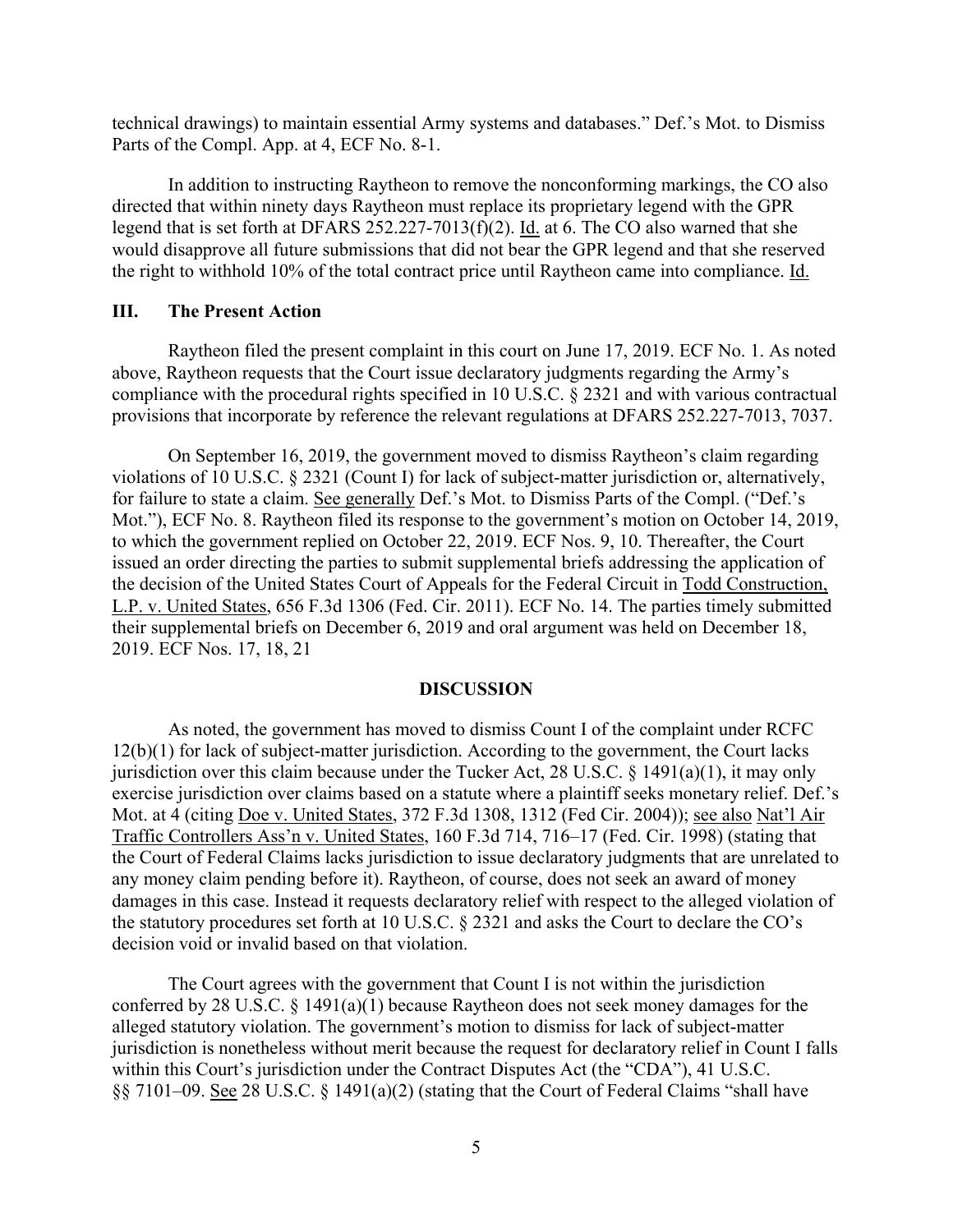jurisdiction to render judgment upon any claim by or against, or dispute with, a contractor arising under section 7104(b)(1) of title 41"). The claims covered by this grant of jurisdiction include disputes "concerning termination of a contract, rights in tangible or intangible property, compliance with cost accounting standards, and other nonmonetary disputes on which a decision of the contracting officer has been issued under section 6 of th[e CDA]." 28 U.S.C. § 1491(a)(2) (emphasis supplied).

The CDA does not contain its own definition of the word "claim." The court of appeals has therefore held applicable the definition of the term that appears in the Federal Acquisition Regulations ("FAR"). Todd Constr., 656 F.3d at 1311 (citing H.L. Smith, Inc. v. Dalton, 49 F.3d 1563, 1564–65 (Fed. Cir. 1995)). Under FAR 2.101, a "claim" is "a written demand or written assertion by one of the contracting parties seeking, as a matter of right, the payment of money in a sum certain, the adjustment or interpretation of contract terms, or other relief arising under or relating to the contract." Id. (emphasis supplied). A claim "relat[es] to the contract" for purposes of establishing jurisdiction under 28 U.S.C. § 1491(a)(2) if it has "some relationship to the terms or performance of a government contract." Id. at 1312 (citing Applied Cos. v. United States, 144 F.3d 1470, 1478 (Fed. Cir. 1998)). A claim covered by the CDA "need not be based on the contract itself (or a regulation that can be read into the contract) as long as it relates to its performance under the contract." Id. at 1314.

Applying these standards, the CO's decision that the vendor lists contained technical data and her direction to Raytheon requiring it to affix GPR marks to those lists resolved a "claim" for purposes of conferring jurisdiction on the Court pursuant to the CDA. See Cubic Def. Applications, Inc., ASBCA No. 58519, 18-1 BCA ¶ 37,049 (holding that "the contractor's response to the CO's challenge [to the validity of its restrictive markings] is considered a 'claim' under the CDA"); Alenia N. Am., Inc., ASBCA No. 57935, 13 BCA ¶ 35,296 (noting that the government's direction to remove restrictive markings from data "would certainly be something 'related to' the performance of th[e] contract"); see also Garrett v. Gen. Elec. Co., 987 F.2d 747, 749 (Fed. Cir. 1993) (holding that a Navy directive requiring a contractor to correct or replace defective engines constituted "other relief" within the FAR's third category of "claims"). Indeed, the government concedes that a challenge that involves the validity of a contractor's restrictive markings is a claim under the CDA. See Def.'s Resp. to Nov. 26, 2019 Ct. Order at 3, ECF No. 17. And it does not dispute that the CO issued a decision on that claim as required to confer jurisdiction on this Court under 28 U.S.C. § 1491(a)(2).

Nonetheless, the government contends that the Court lacks jurisdiction over Count I of Raytheon's complaint because in Count I Raytheon "does not seek a determination of whether the government is entitled to a GPR license in the Vendor Lists, or whether Raytheon must deliver the Vendor Lists with GPR markings." Id. Instead, the government argues, "Count I is solely that the contracting officer's final decision should be declared to be 'invalid' and 'void' because the Army did not follow the procedures in subsections (d) and (g) of 10 U.S.C. § 2321 before issuing it." Id.

The Court disagrees with the government's characterization of Count I as not presenting a challenge to the government's claimed right to have the vendor lists delivered with GPR markings. To the contrary, the Court understands that the gravamen of Count I is that Raytheon cannot be compelled to deliver the vendor lists with GPR markings because the CO denied